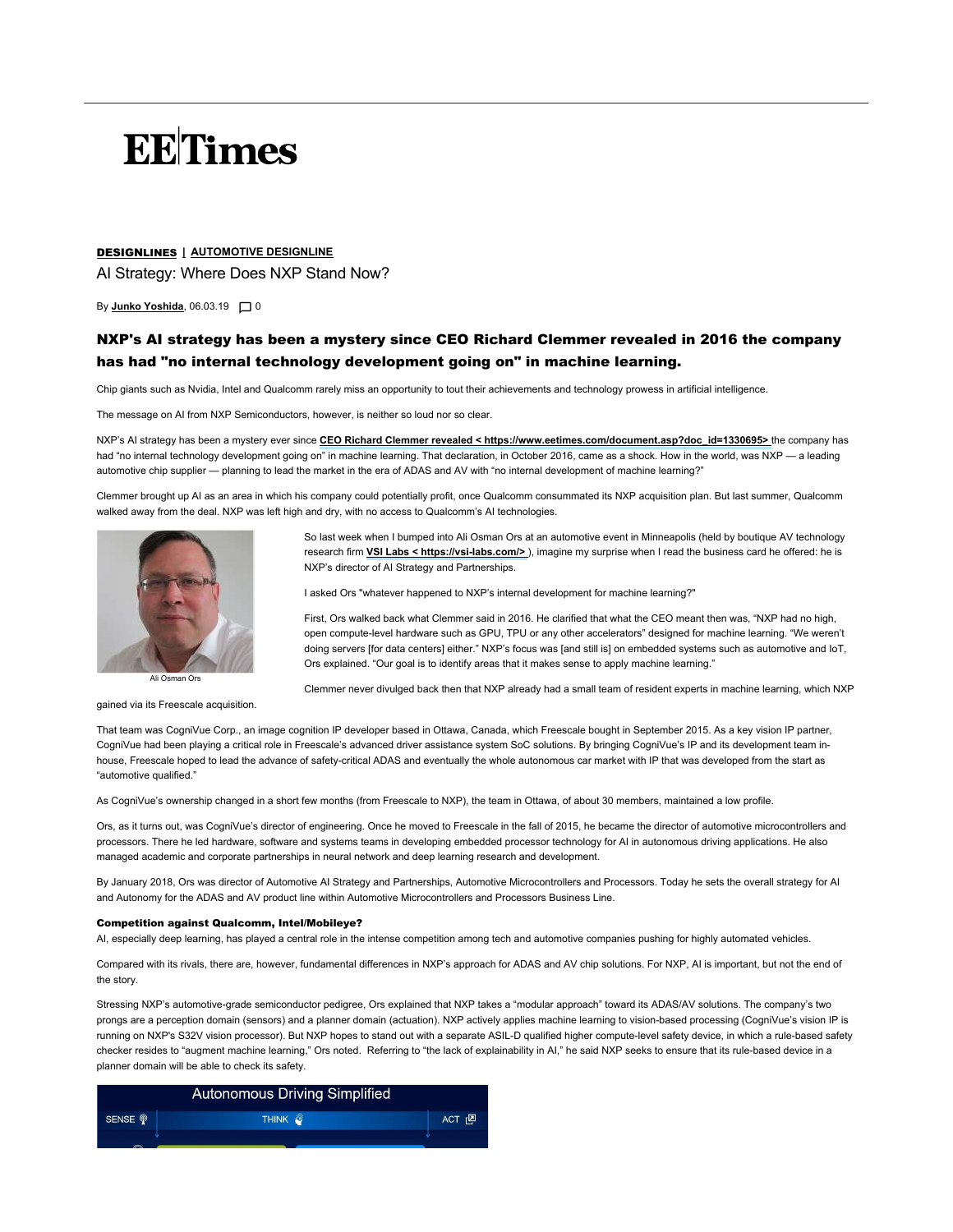

#### (Source: NXP)

NXP also expects this modular approach to attract Tier Ones and OEMs who want to plug in their own flavor of software for a perception domain. The modular approach will also allow customers to scale two separate devices (perception domain and planner domain) to varying degrees.

In contrast, the Intel/Mobileye team is investing more heavily in developing a whole perception software stack that will run on top of Mobileye's EyeQ chips. Ors said, "We offer software stack enablement, but we remain open to our customers software stack."

#### Applying Machine Learning to radar

Vision won't be the only sensory data that use machine learning. Radar is next, according to NXP. With ample radar expertise, NXP is banking on the future for machine learning in radar.

Compared to vision-based machine learning, however, "this is still a very nascent area," Ors cautioned.

To classify radar-based data, "the datasets are still very limited," he noted. "We also need to figure out a way to clean up radar signals." Higher-performance imaging radar must become more broadly available.

A few universities and small labs have been working on point-cloud data generated by radars. But compared to vision-based machine learning where researchers and vendors have been able to take advantage of widely accessible cost-effective cameras, radar is more expensive, less accessible and its use is regulated.

The path to radar-based machine learning will be a slow journey of many steps. But asked how soon machine learning will be used for radar signals, Ors said, "within the next five years."

### AI deployment

While rivals beat their chests over bigger, fancier AI-driven SoCs and accelerators, NXP modestly says its goal is to bring AI closer to the deployment of its own embedded devices.

Instead of one big center for AI development, NXP is taking a more distributed approach. NXP will develop AI closer to where actual devices are being designed, from Germany to Austin, Texas and Ottawa, said Ors.

To enable AI in ADAS and AV systems, NXP is bringing in a host of external partners. They include Kalray, a spin-off of Grenoble-based CEA < https://www.eetimes.com/document.asp?doc\_id=1334146>, whose Massively Parallel Processor Array (MPPA) processor is used to accelerate vision/radar processing, Green Hills for RTOS and hypervisor, and Embotech, a spin-off from the ETH Zurich, specialized in physics-based motion planning.

NXP is by no means an AI powerhouse in the same sense that Nvidia and Intel strive to be. NXP's objective is, rather, a roadmap for broader AI deployment in a variety of embedded systems. In NXP's mind, it takes a village.

— Junko Yoshida, Global Co-Editor-In-Chief, AspenCore Media, Chief International Correspondent, *EE Times < http://www.eetimes.com> <* https://plus.google.com/106947193021282989226/posts>



## Do You Appreciate Great Content?

Since 1972, Electronic Engineering Times has been producing news and analysis for the electrical engineering community. We're exploring alternative ways to fund our content production efforts, and we appreciate any contribution you feel warranted. EE Times remains committed to delivering content about technology, business and our profession that is accurate, useful and entertaining. Thank you for your support.



## Junko Yoshida

Former beat reporter, bureau chief, and editor in chief of EE Times, Junko Yoshida now spends a lot of her time covering the global electronics industry with a particular focus on China. Her beat has always been emerging technologies and business models that enable a